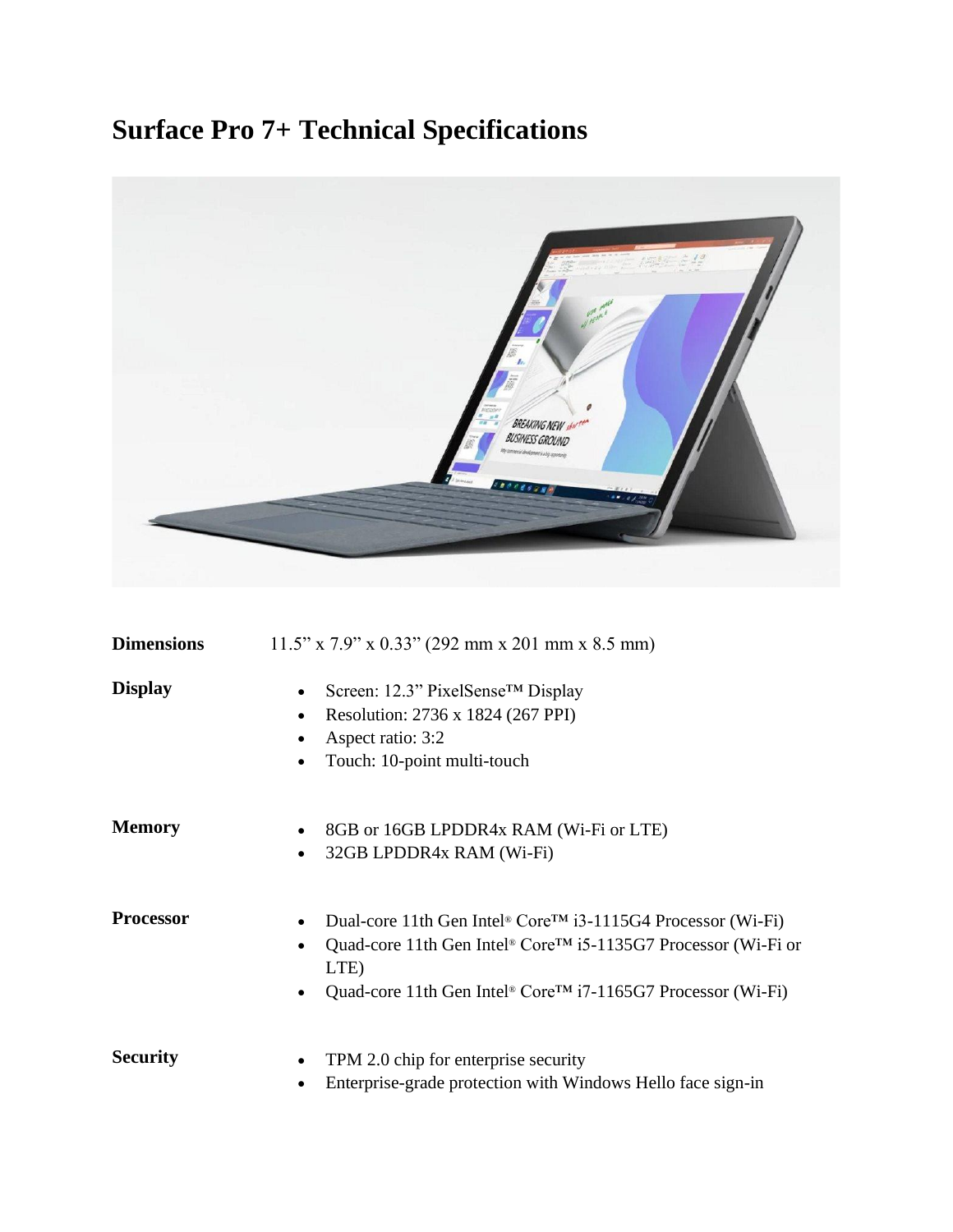|                                              | Windows enhanced hardware security                                                                                                                                         |
|----------------------------------------------|----------------------------------------------------------------------------------------------------------------------------------------------------------------------------|
| <b>Software</b>                              | Windows 10 Pro<br>٠<br>Preloaded Microsoft 365 Apps<br>$\bullet$<br>Microsoft 365 Business Standard, Microsoft 365 Business Premium,<br>or Microsoft 365 Apps 30-day trial |
| <b>Sensors</b>                               | Ambient light sensor<br>$\bullet$<br>Accelerometer<br>$\bullet$<br>Gyroscope<br>٠<br>Magnetometer<br>$\bullet$                                                             |
| What's in the box                            | Surface Pro $7+$ for Business<br>$\bullet$<br>Power Supply<br>$\bullet$<br>Quick Start Guide<br>$\bullet$<br>Safety and warranty documents<br>$\bullet$                    |
| <b>Weight</b> (not<br>including<br>keyboard) | i3, i5 (Wi-Fi): $1.70$ lb $(770g)$<br>i5 (LTE): 1.75 lb (796g)<br>$\bullet$<br>i7 (Wi-Fi): 1.73 lb (784g)                                                                  |
| <b>Storage</b>                               | Removable solid-state drive (SSD) options: 128GB or 256GB (Wi-Fi or<br>LTE); 512GB or 1TB (Wi-Fi)                                                                          |
| <b>Battery life</b>                          | Wi-Fi: Up to 15 hours of typical device usage<br>LTE Advanced: Up to 13.5 hours of typical device usage                                                                    |
| <b>Graphics</b>                              | Intel <sup>®</sup> UHD Graphics $(i3)$<br>Intel <sup>®</sup> Iris <sup>®</sup> $X^e$ Graphics (i5, i7)                                                                     |
| <b>Connections</b>                           | $1 x USB-C$ ®<br>1 x full-size USB-A<br>3.5mm headphone jack<br>$\bullet$<br>1 x Surface Connect port<br>٠<br>Surface Type Cover port                                      |